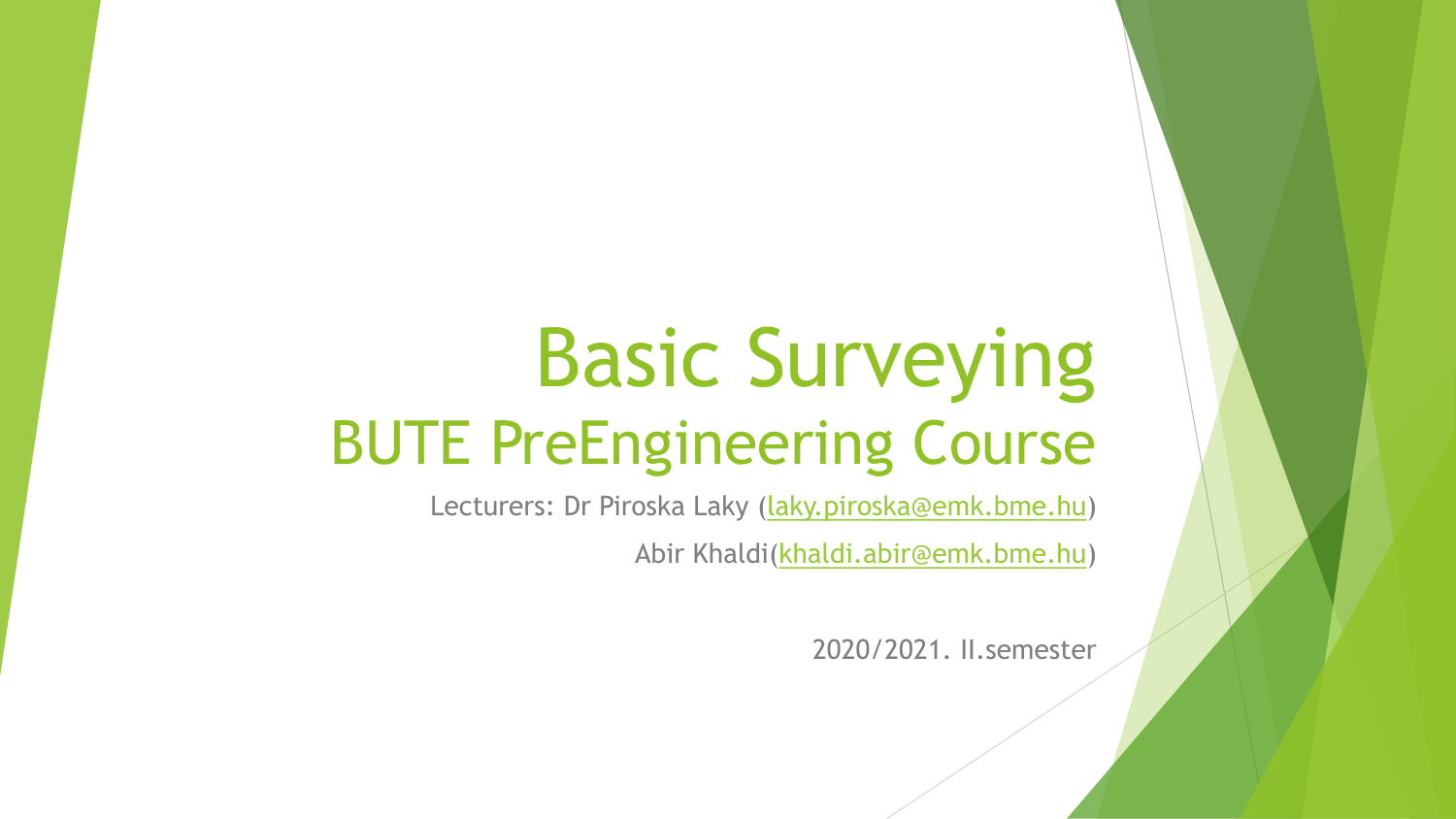### Course details

- **Consultation/questions: in Teams or via email. More info at geod.bme.hu**  $\frac{1}{2}$ staff.
- **Topics covered in the course: basic mathematics and physics required to** understand measurements and surveying calculations, basics of surveying calculations, usage of the engineer's level, measurements with the level, drafting of measurements, basics of mapping and map reading.
- ▶ Online study material: edu.epito.bme.hu current semester Department of Geodesy and Surveying – Basic Surveying

### **Requirements**

- 2 control tests, 1 homework: each for 20 points, covers the topics previously examined in class
- 60 points can be achieved from the tests and homework, at least half of this (30 points) have to be achieved to pass the subject.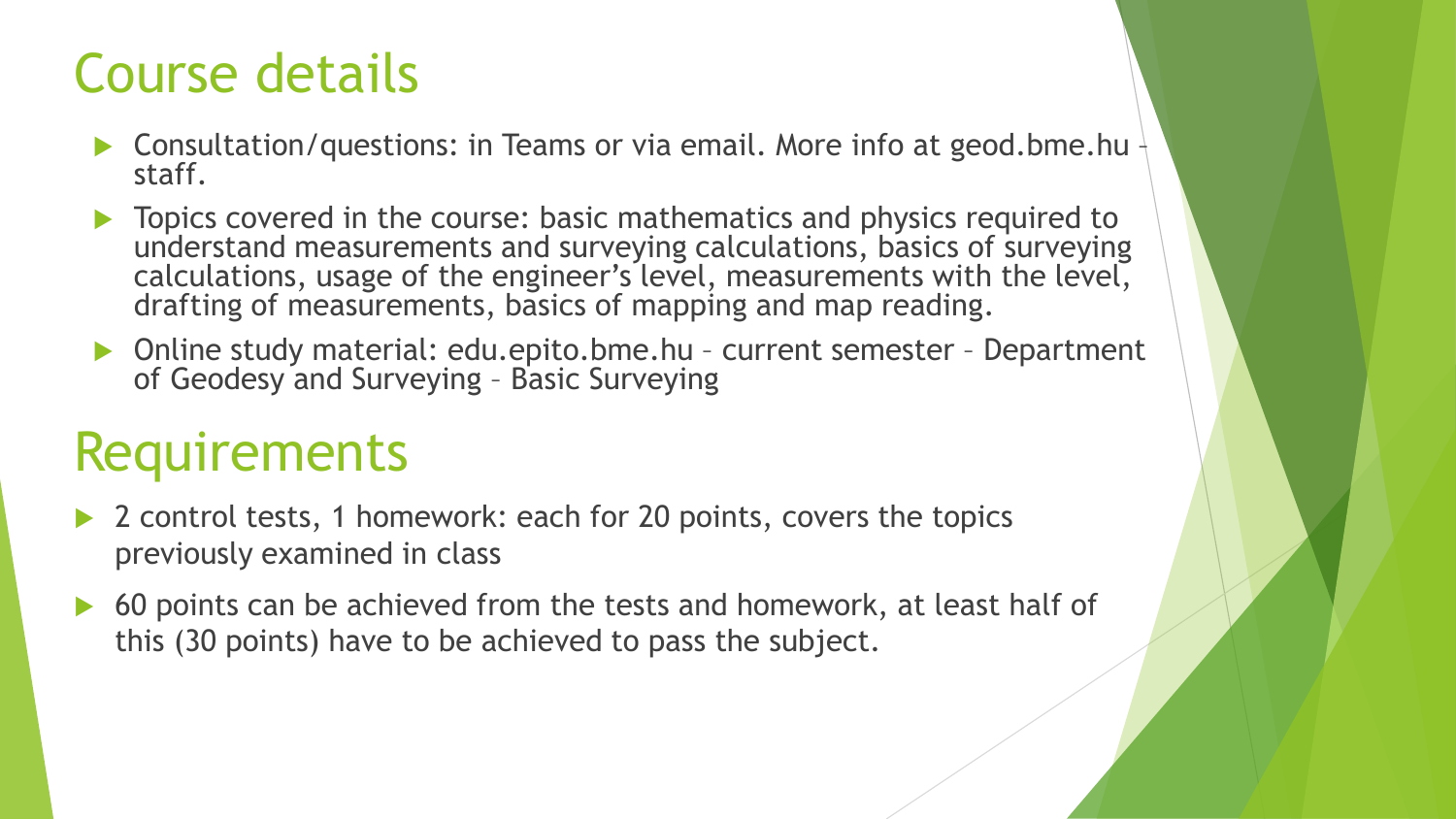# What is surveying?

The art of making measurements of the relative positions of natural and man-made features on the Earth's surface, and the presentation of this information either graphically or numerically.

### Since when?

The first surveying works date back to the antiquity, the Greek provided the first account of surveying techniques.

Euclid founded the theoretical background for surveying by the development of his geometry.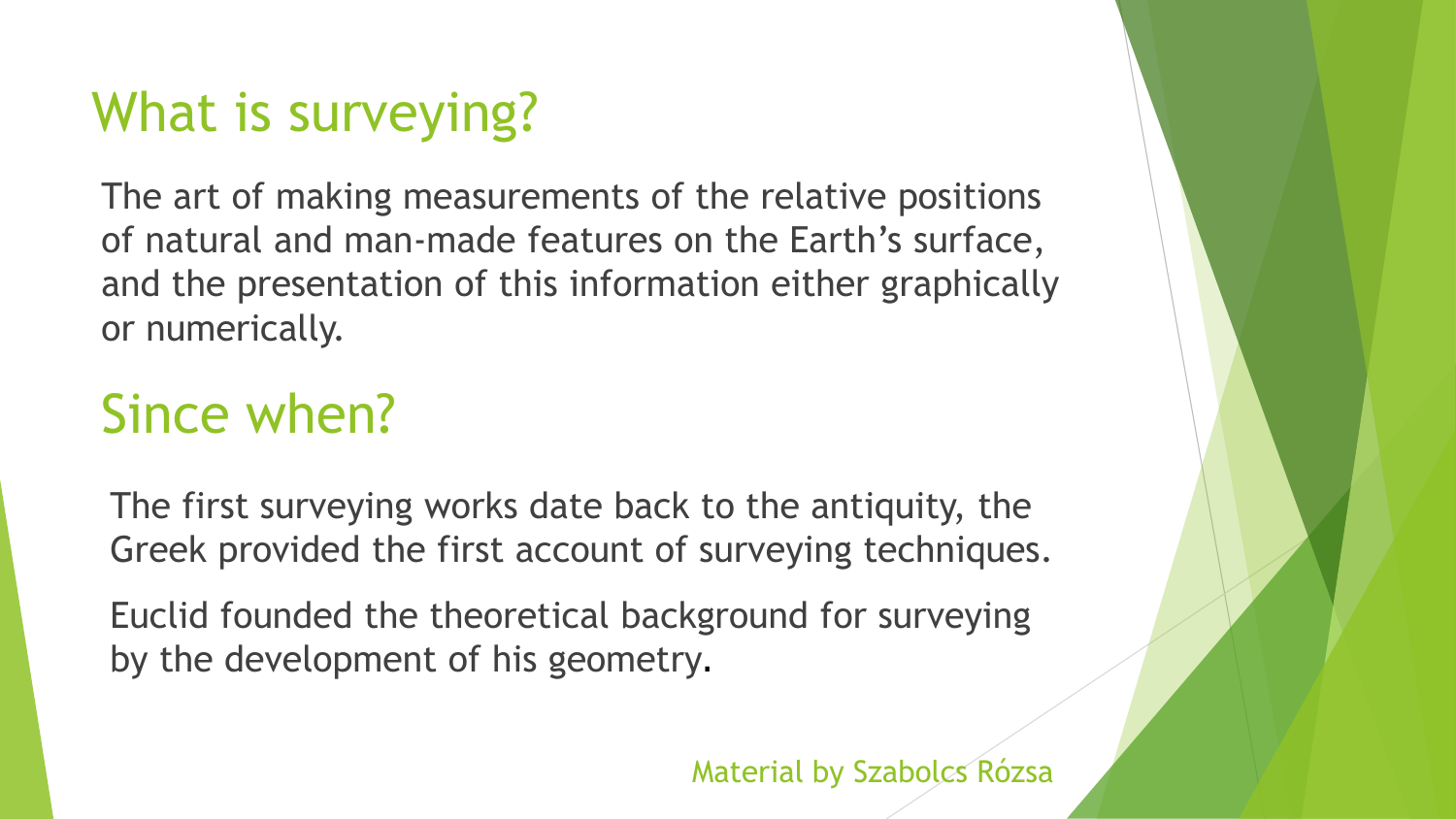### Historical Surveying





Ancient Egyptians' survey **Roman surveyors at work with their groma** 





#### Dioptra



Theodolite in its most basic form





Intersection method of plane tabling

Example of the use of the plain table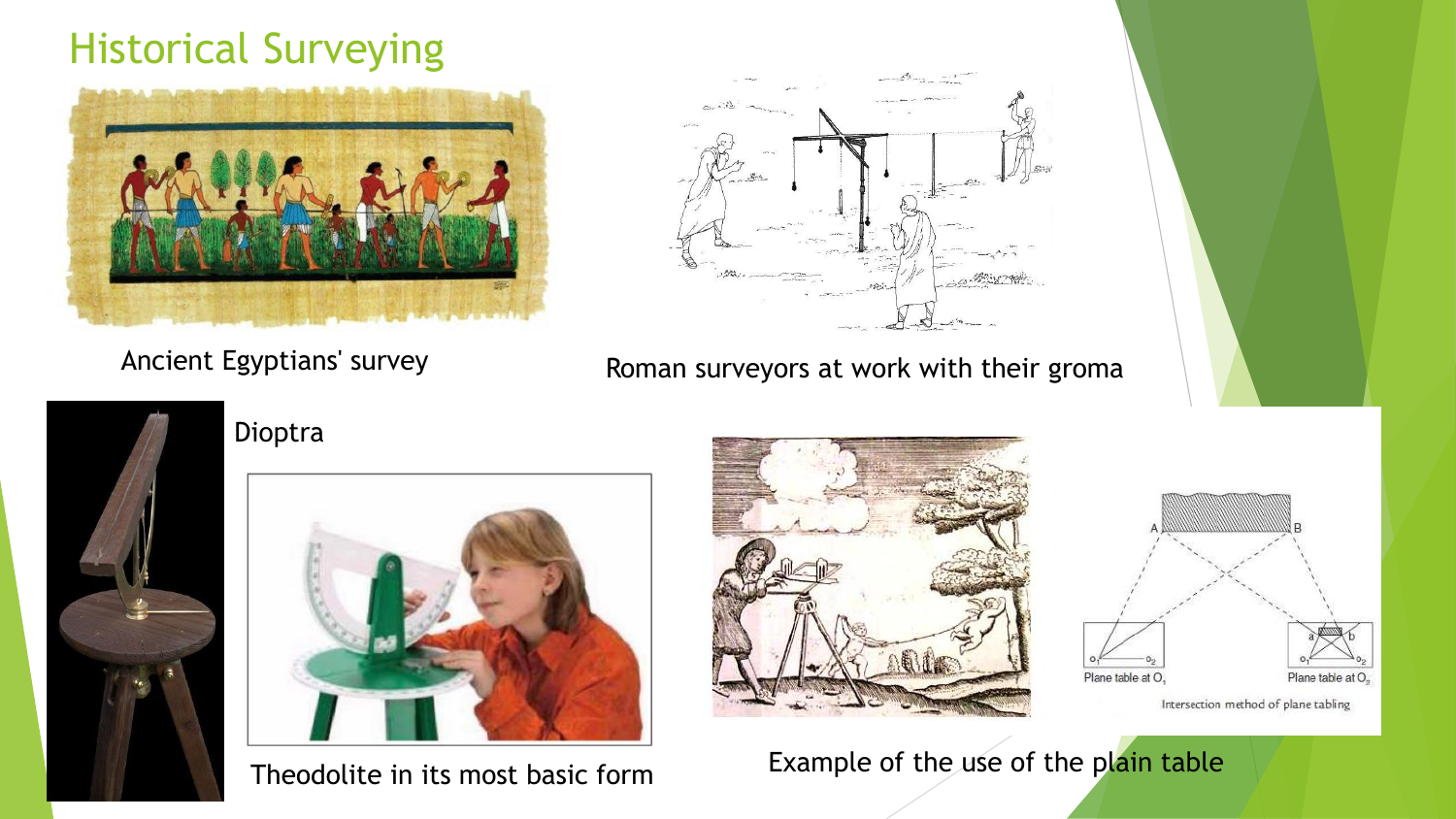### Some surveying instruments







#### Level instruments







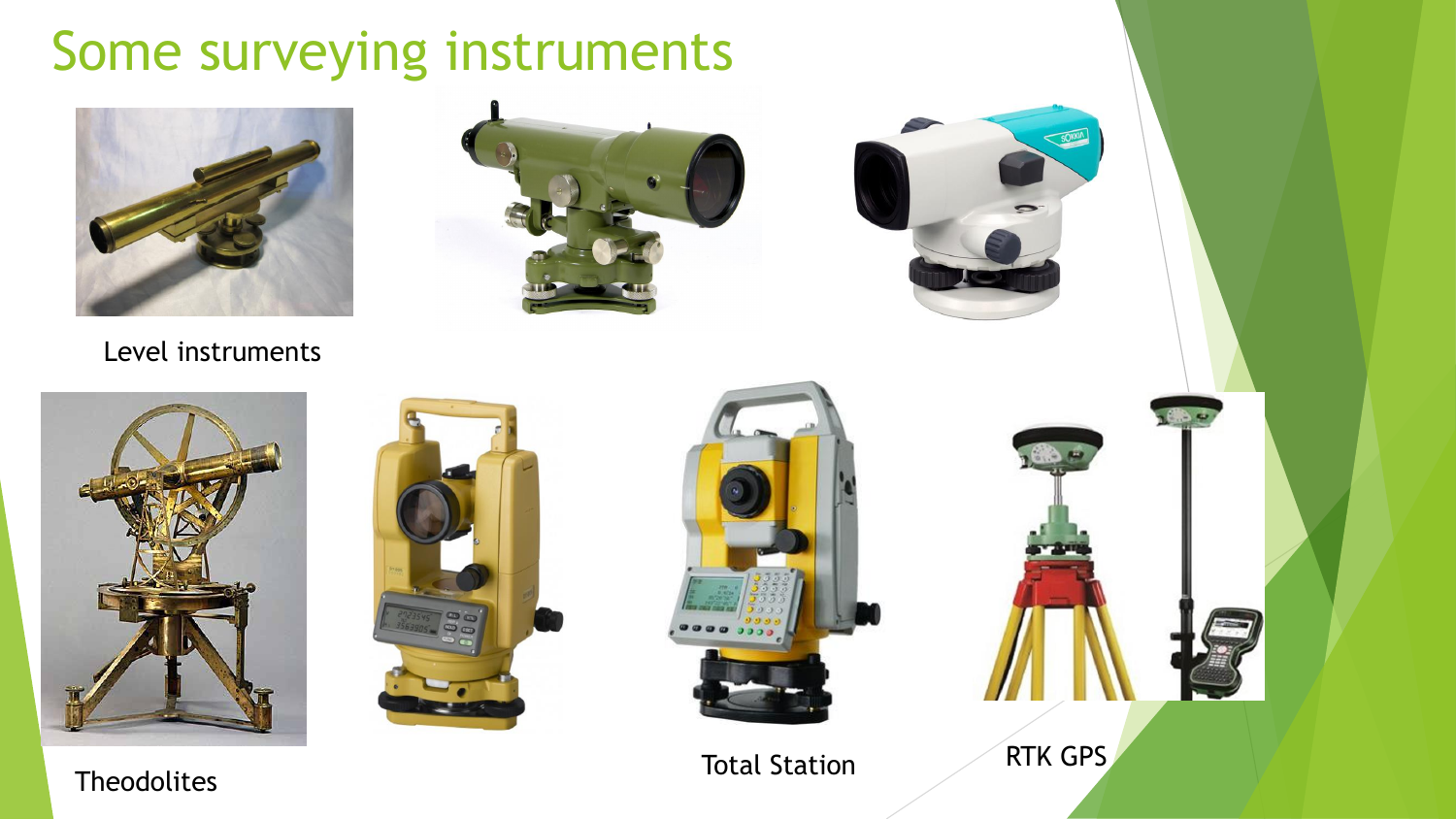## Surveying vs. Geodesy

- In most languages there are no distinctions between the terms
- in English (according to Vanicek Krakiwsky):
	- Surveying: the practice of positioning
	- Geodesy: the theoretical foundation of surveying
- Geodesy is the scientific background of Surveying as a profession.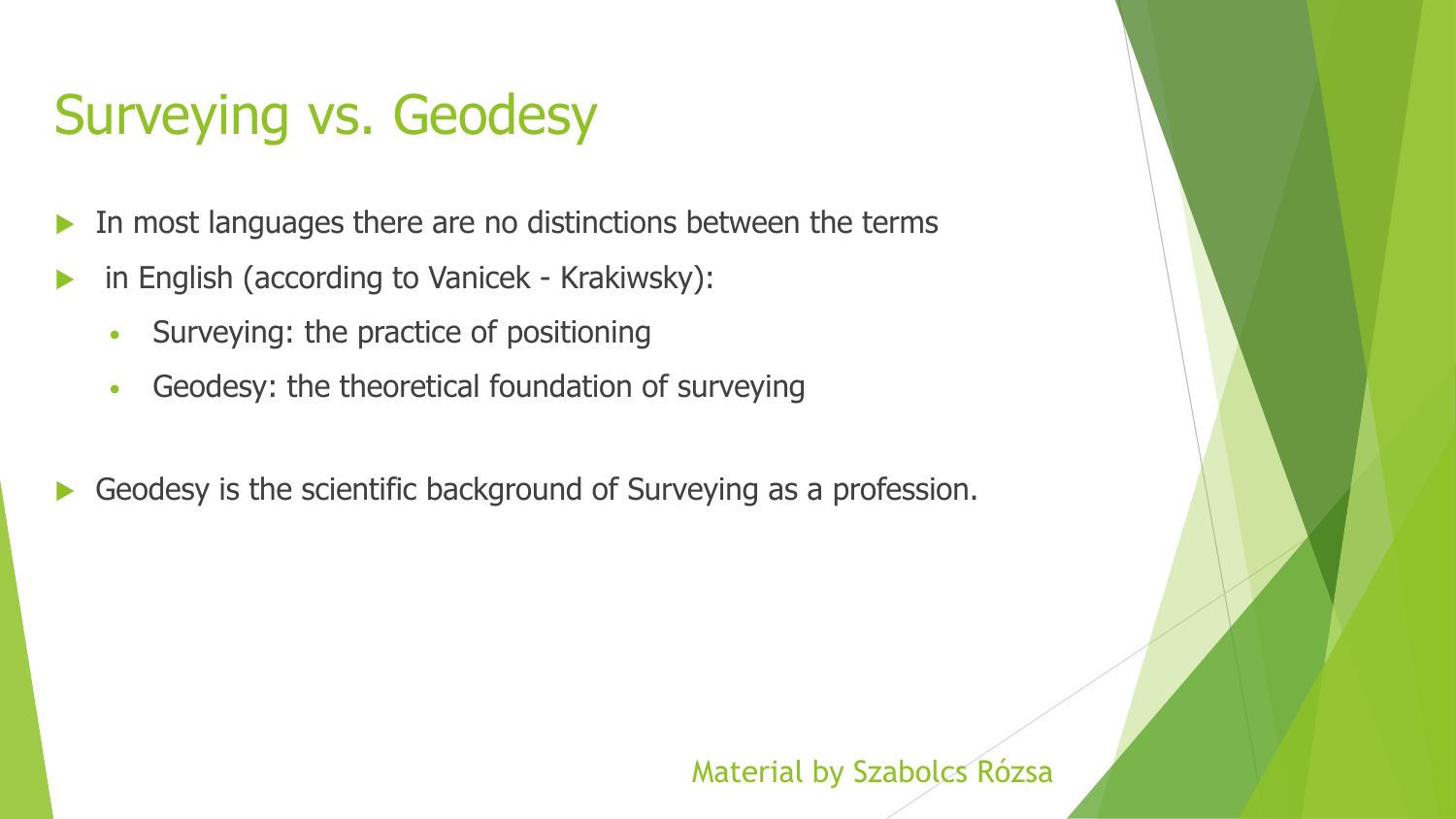# Surveying vs. Geodesy

Surveying:

The art of making measurements of the relative positions of natural and man-made features on the Earth's surface, and the presentation of this information either graphically or numerically.

Plane surveying: relatively small areas, surface of earth can supposed to be flat, measurements plotted represent a horizontal projection of the actual field measurements

#### Geodesy:

Geodesy is the discipline that deals with the measurements and representation of the Earth, including its gravity field, in a threedimensional time varying space.

Geodetic surveying: large areas, surface of the Earth can not supposed to be flat, the curvature of the Earth is taken into account

 Geodesy focus on the Earth and neglect any man-made features on it (e.g. buildings, public utilities, etc.), while surveying use the results of geodesy for positioning and mapping of these features.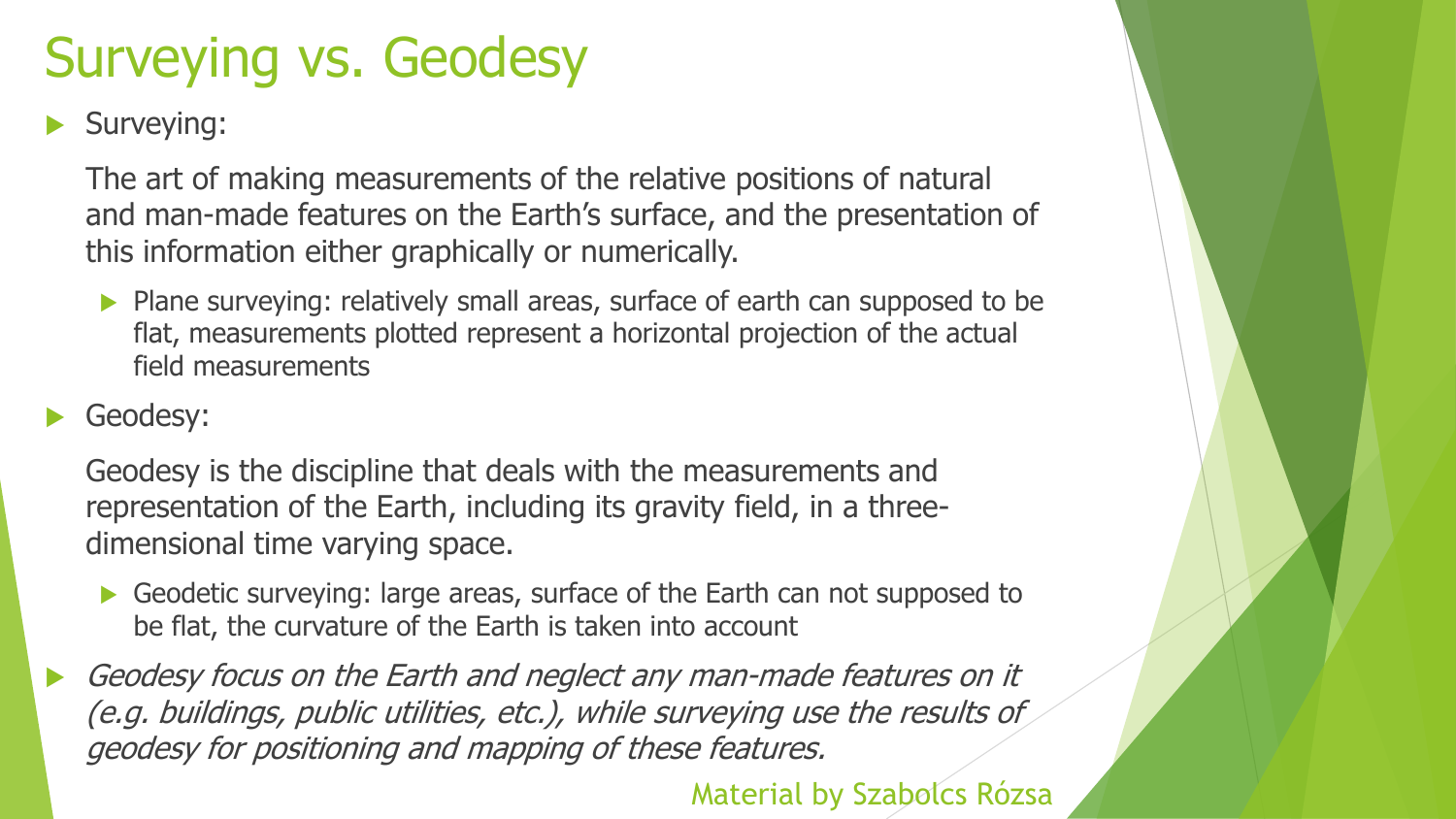# Basic principles of Surveying

- Applied geometry
- Making measurements of the positions of objects, and the presentation of this information.
- How to achieve this?

Let's determine the position  $(X_{p_1}, Y_{p})$  of point P! Absolute vs Relative positioning





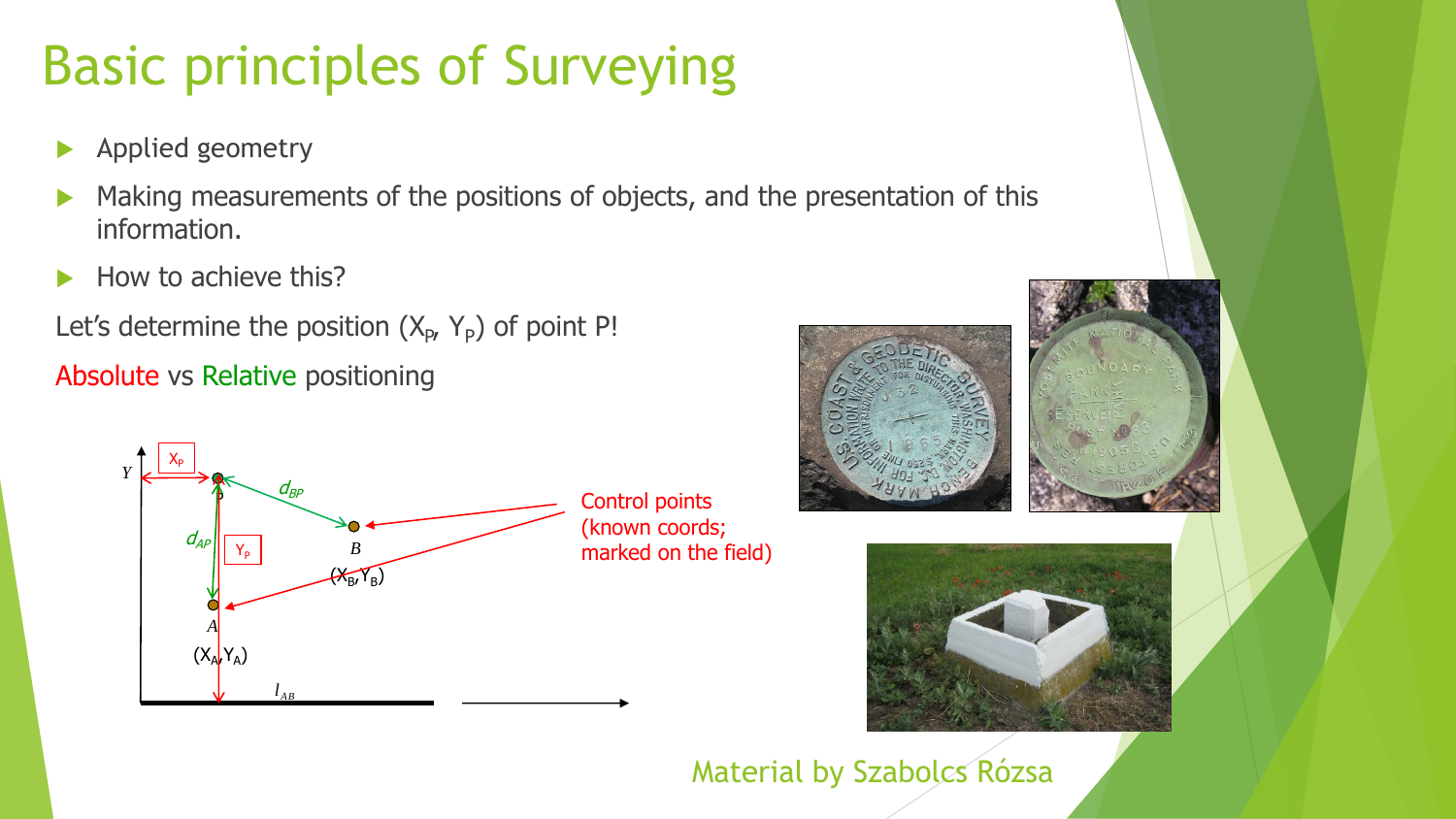### Basic principles of Surveying

Let's determine the position of a third, unknown point (C).

We have two unknowns: X<sub>P</sub>, Y<sub>P</sub>

We need two measurements:

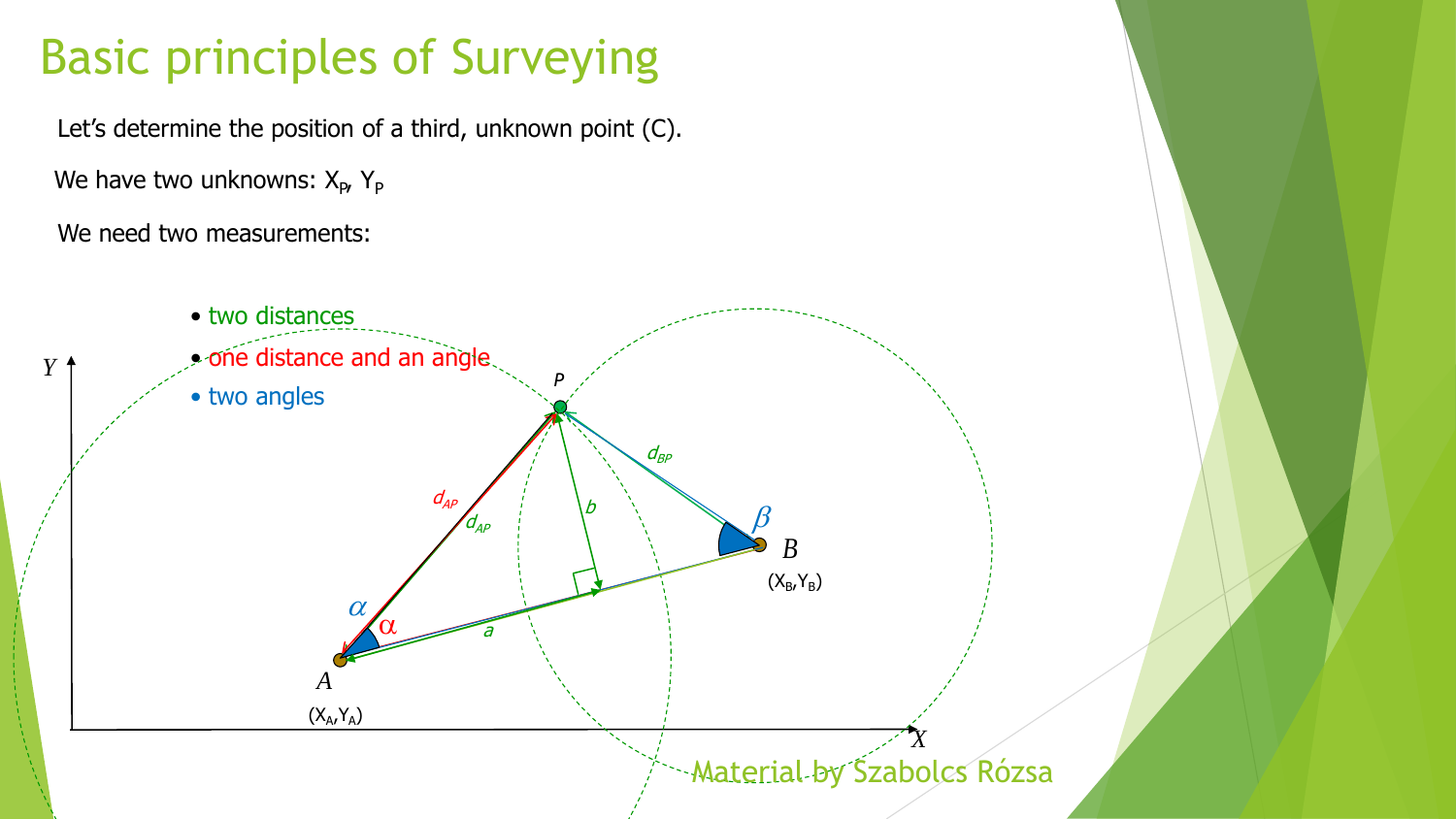### The role of Surveying in Civil Engineering Practice

Surveyors are needed:

- to maintain the geometric order during the construction process
- to provide fundamental data for the design and planning process
- to provide quantity control during the construction process (for example: earthwork quantities)
- to monitor the structure after the construction (subsidence, deformations, etc.)

Possible consequences of construction without proper Surveying:





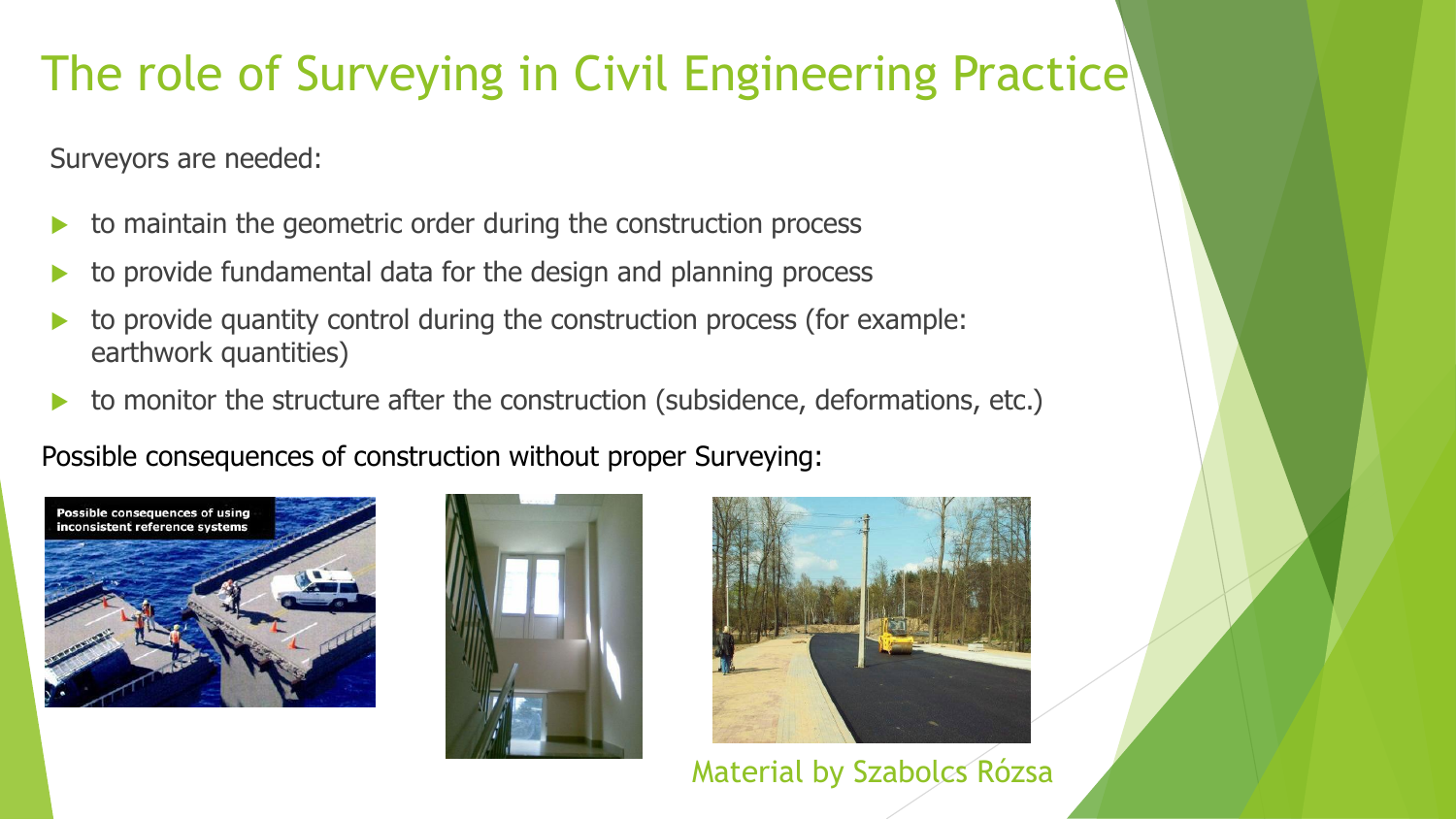### Surveying activities during the construction process